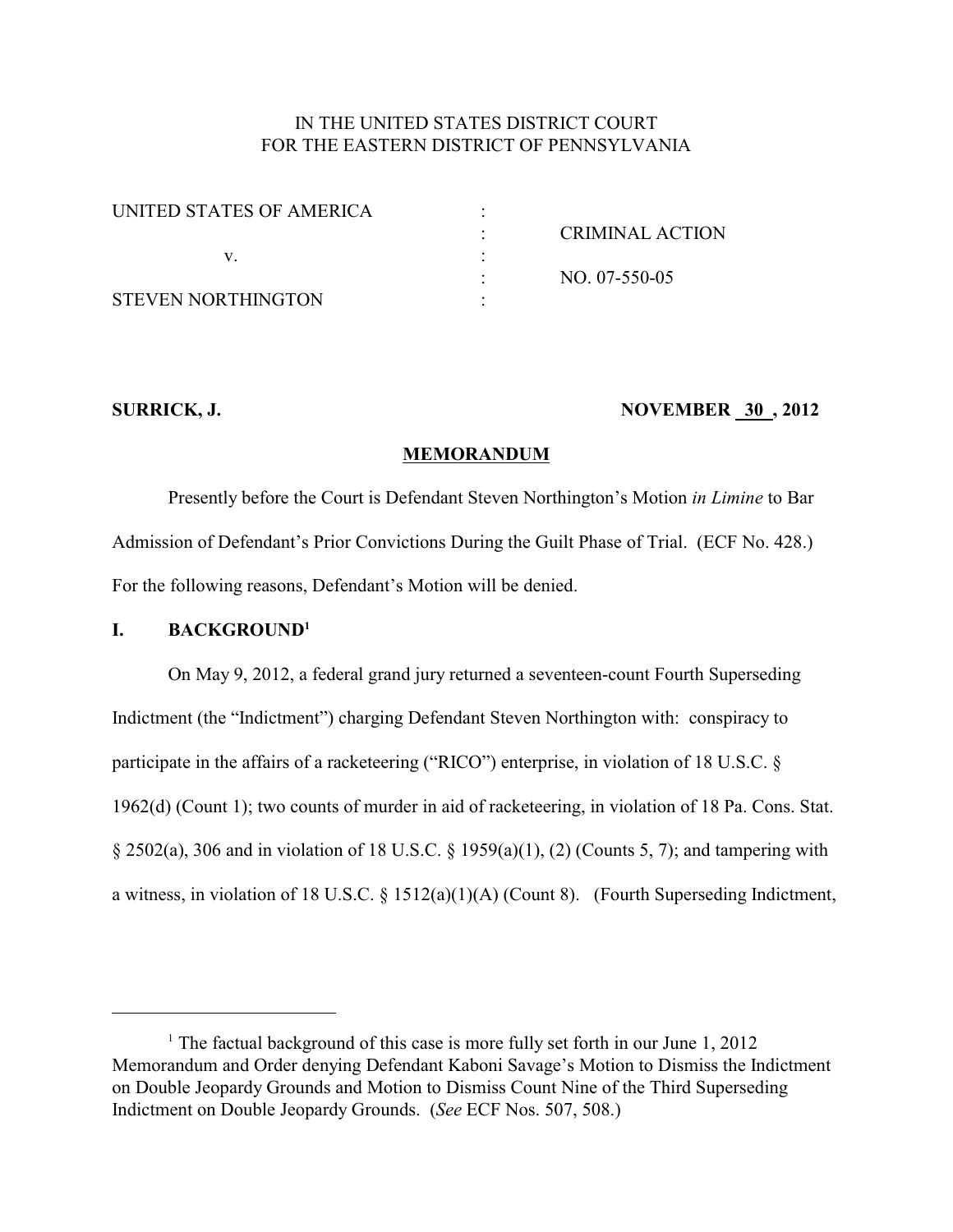ECF No.  $480.$ )<sup>2</sup> Defendant was charged along with three co-defendants, Kaboni Savage, Robert Merritt, and Savage's sister, Kidada Savage. Lamont Lewis was also charged in the First Superseding Indictment. The charges against Lewis were disposed of by guilty plea on April 21, 2011.

The charges against Defendant arise out of a long-standing RICO drug conspiracy that was supported by murder and witness intimidation. The Government alleges that all four Defendants were members of a regional criminal organization, which was based in North Philadelphia and was known as the Kaboni Savage Organization ("KSO"). (Indictment, 5.) From late 1997 through April 2010, the members of this racketeering enterprise conspired and agreed to distribute large quantities of controlled substances, to commit murder and arson, and to tamper with, and retaliate against, witnesses who had testified, or were about to testify, against the racketeering enterprise or its members. (*Id.* at 6-8.) The KSO packaged, prepared and distributed cocaine, crack and phencylclidine ("PCP") throughout the greater Philadelphia area, and collected drug proceeds in exchange. The KSO operated drug distribution centers, also known as "drug corners," throughout North Philadelphia and maintained control of these drug corners through a pattern of threats, intimidation, violence and murder. (*Id.* at 5.) The KSO was also committed to maintaining, preserving, protecting and expanding its power, territory, and profits. (*Id.* at 6.) It did this by tampering with and retaliating against Government witnesses and their families through the use of threats, intimidation, violence, and murder. (*Id.*)

The Indictment alleges that, in support of the KSO, Defendant murdered Barry Parker on

 $2$  The First Superseding Indictment was filed on April 8, 2009. (ECF No. 51.) The Second Superseding Indictment was filed on June 22, 2011. (ECF No. 229.) The Third Superseding Indictment was filed on September 7, 2011. (ECF No. 284.)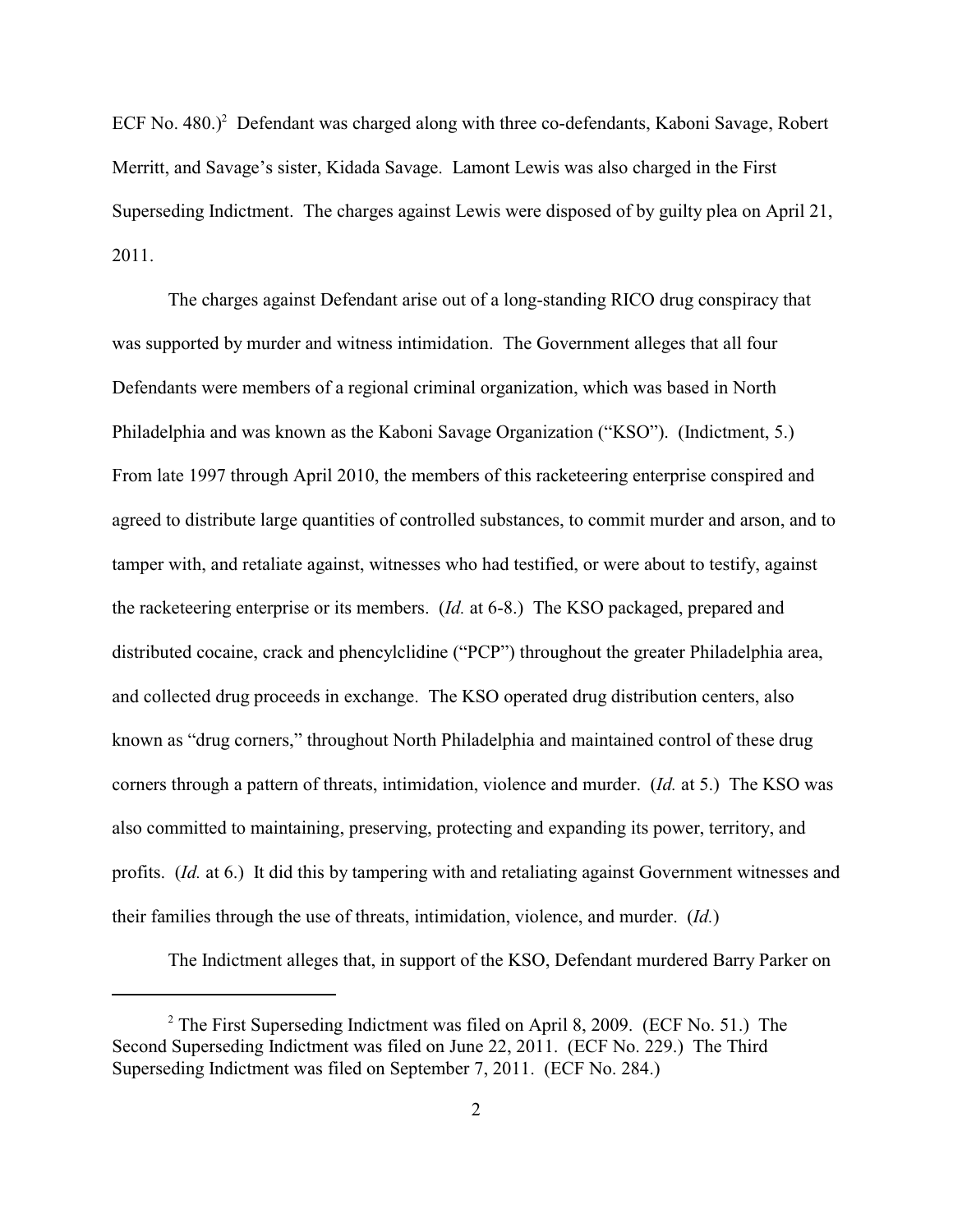February 26, 2003. (*Id.* at 42.) On April 27, 2007, Defendant was found guilty of the murder in the Court of Common Pleas of Philadelphia County, and sentenced to life in prison. On March 1, 2004, Defendant is alleged to have murdered Tybius Flowers in order to prevent Flowers's attendance and testimony at Kaboni Savage's trial for the murder of Kenneth Lassiter in the Philadelphia Court of Common Pleas. (*Id.* at 44-45.) After these murders but prior to the instant Indictment, Defendant was found guilty of conspiracy to manufacture and distribute cocaine and firearms possession in a related 2005 drug conspiracy case before the Honorable Mary A. McLaughlin of this Court. Defendant was sentenced to a term of imprisonment of two hundred thirty-five months. On March 14, 2011, the Government filed a Notice of Intent to Seek the Death Penalty against Kaboni Savage, Robert Merritt, and Defendant. (ECF Nos. 196, 197, 198.)

On March 14, 2012, Northington filed the instant Motion. (Def.'s Mot., ECF No. 428.) The Government filed its Response on June 10, 2012. (Gov't's Resp., ECF No.  $515$ .)<sup>3</sup> Trial of Defendants is scheduled for January of 2012.

## **II. DISCUSSION**

#### **A. The Parties' Contentions**

Defendant requests that the Government be prohibited from offering evidence of Defendant's prior convictions during the guilt phase of the trial. (Def.'s Mot. 3.) Defendant contends that the danger of unfair prejudice of introducing such evidence outweighs the probative value of the prior convictions. (*Id.*) In addition, Defendant requests that when

<sup>&</sup>lt;sup>3</sup> Both Defendant's Motion and the Government's Response were filed after this Court's respective deadlines for pre-trial motions and responses. In light of the various issues that have emerged throughout the course of pretrial proceedings and the gravity of the case in general, we will overlook both parties' error in this regard.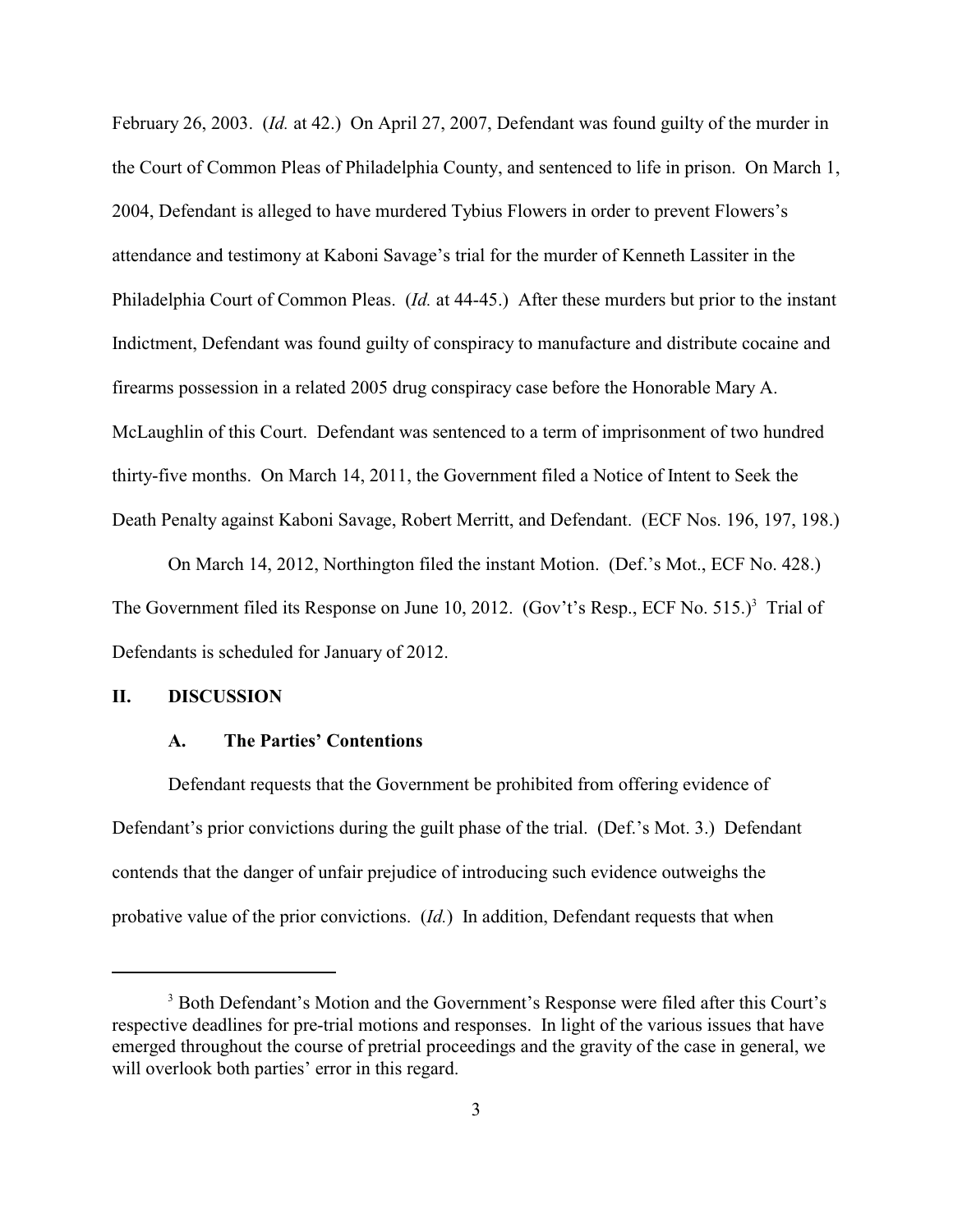referring to testimony from the prior trials, the Government use the term "hearing" or other similar wording rather than "trials" or "convictions." (*Id.*) In response, the Government argues that the evidence of Defendant's prior convictions demonstrates Defendant's "agreement to, and participation within, the charged RICO conspiracy." (Gov't's Resp. 3.) Moreover, the Government argues that even if these convictions are prejudicial, they are highly probative in establishing Defendant's involvement in the RICO conspiracy. (*Id.* at 4-6.)

#### **B. Legal Analysis**

#### *1. Prior Convictions as Predicate Offenses*

An individual violates RICO if he or she is engaged in "racketeering activity." 18 U.S.C. § 1962(a). "Racketeering activity" includes an extensive list of predicate criminal behavior. 18 U.S.C. § 1961(1). Two acts of "racketeering activity" along with a showing of continuity and the threat of continued criminal activity constitute a "pattern." *See United States v. Palfrey*, 499 F. Supp. 2d 34, 46 (D.D.C. 2007) (citing *H.J., Inc. v. Nw. Bell Tel. Co.*, 492 U.S. 229, 239 (1989)). Here, the Government intends to introduce evidence of Defendant's prior convictions for murder and conspiracy to manufacture and distribute cocaine to supports its RICO claims against Defendant. Prior convictions are routinely admitted into evidence at subsequent RICO trials. *See United States v. Pelullo*, 14 F.3d 881, 888 (3d Cir. 1994) ("As an ordinary piece of evidence, a judgment is subject to evaluation by the fact finder, who can accept or reject such evidence as it deems appropriate."). Specifically, the Government may introduce evidence of prior convictions to establish the commission of predicate acts in a RICO prosecution. *See United States v. Tocco*, 200 F.3d 401, 417-18 (6th Cir. 2000) (finding district court's admission of evidence of codefendants' prior convictions permissible to establish RICO predicates because the evidence was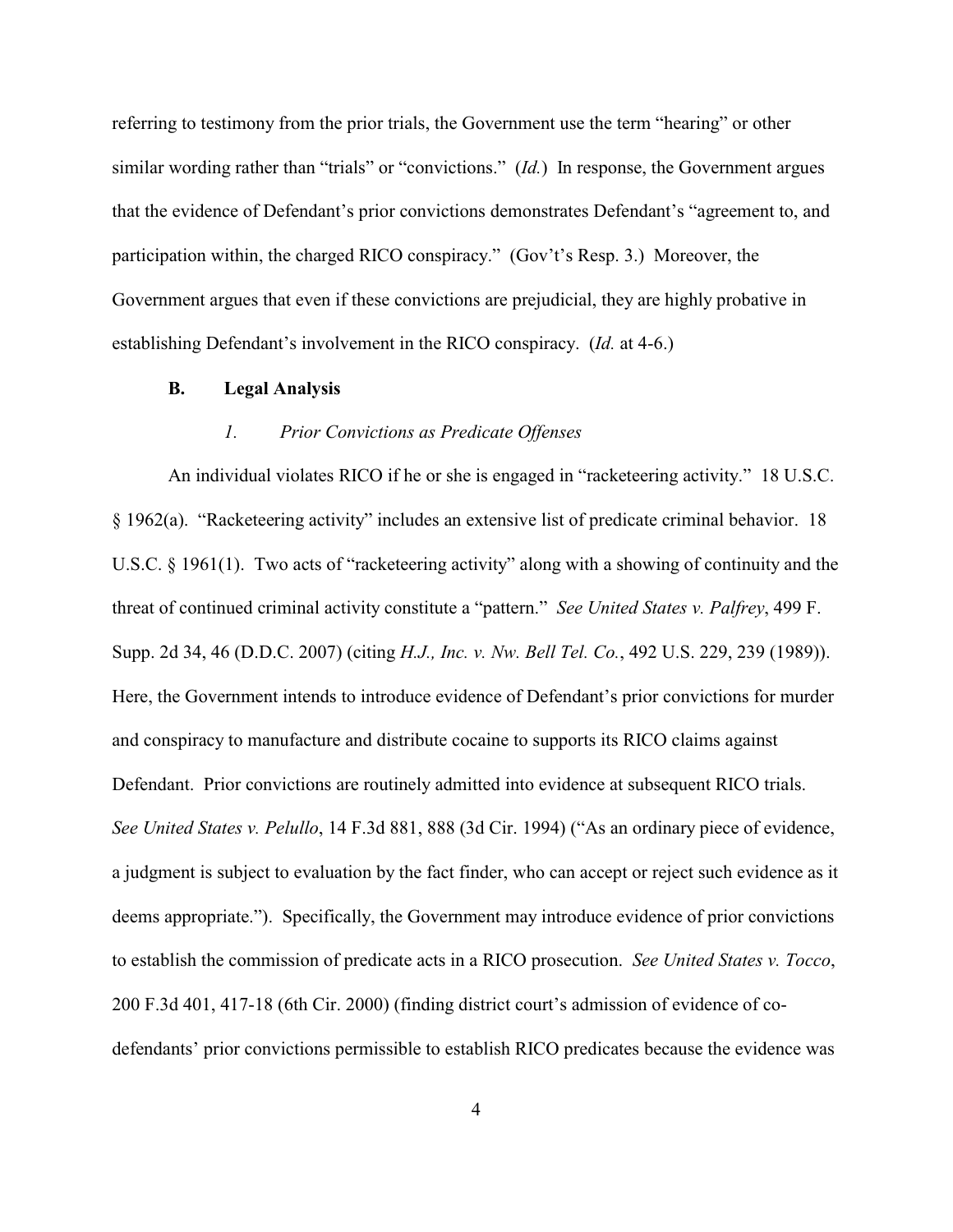not used as collateral estoppel); *United States v. Gonzalez*, 921 F.2d 1530, 1535-39 (11th Cir. 1991) (analyzing *Garrett v. United States*, 471 U.S. 773 (1985) and finding no violation of double jeopardy clause where prior convictions form the basis of RICO predicate acts in subsequent prosecution); *accord United States v. Scarpa*, 913 F.2d 993, 1013-14 (2d Cir. 1990) (citing *United States v. Persico*, 774 F.2d 30, 32 (2d Cir. 1985)); *United States v. Grayson*, 795 F.3d 278, 283 (3d Cir. 1986) (finding no violation of the Sixth Amendment double jeopardy clause where the Government admitted evidence of defendant's two prior convictions as predicate acts for the RICO substantive charge). In sum, it is permissible for the Government to introduce evidence of Defendant's prior convictions to establish the predicate acts in the current RICO conspiracy subject to the evidence being otherwise admissible pursuant to the Federal Rules of Evidence.

### *2. Rule 403 Analysis*

Under Federal Rule of Evidence 403, "[t]he court may exclude relevant evidence if its probative value is substantially outweighed by a danger of one or more of the following: unfair prejudice, confusing the issues, misleading the jury, undue delay, wasting time, or needlessly presenting cumulative evidence." Fed. R. Evid. 403. While implicitly acknowledging the relevance of his prior convictions, Defendant maintains that the probative value of such evidence is substantially outweighed by its prejudicial impact. (Def.'s Mot. 3.) We disagree.

District courts have broad discretion in determining whether evidence should be excluded under Rule 403. *Pelullo*, 14 F.3d at 888. In performing its analysis, the court is to "'appraise the genuine need for the challenged evidence and balance that necessity against the risk of prejudice to the defendant.'" *Id.* (quoting *Gov't of the Virgin Islands v. Archibald*, 987 F.2d 180, 186 (3d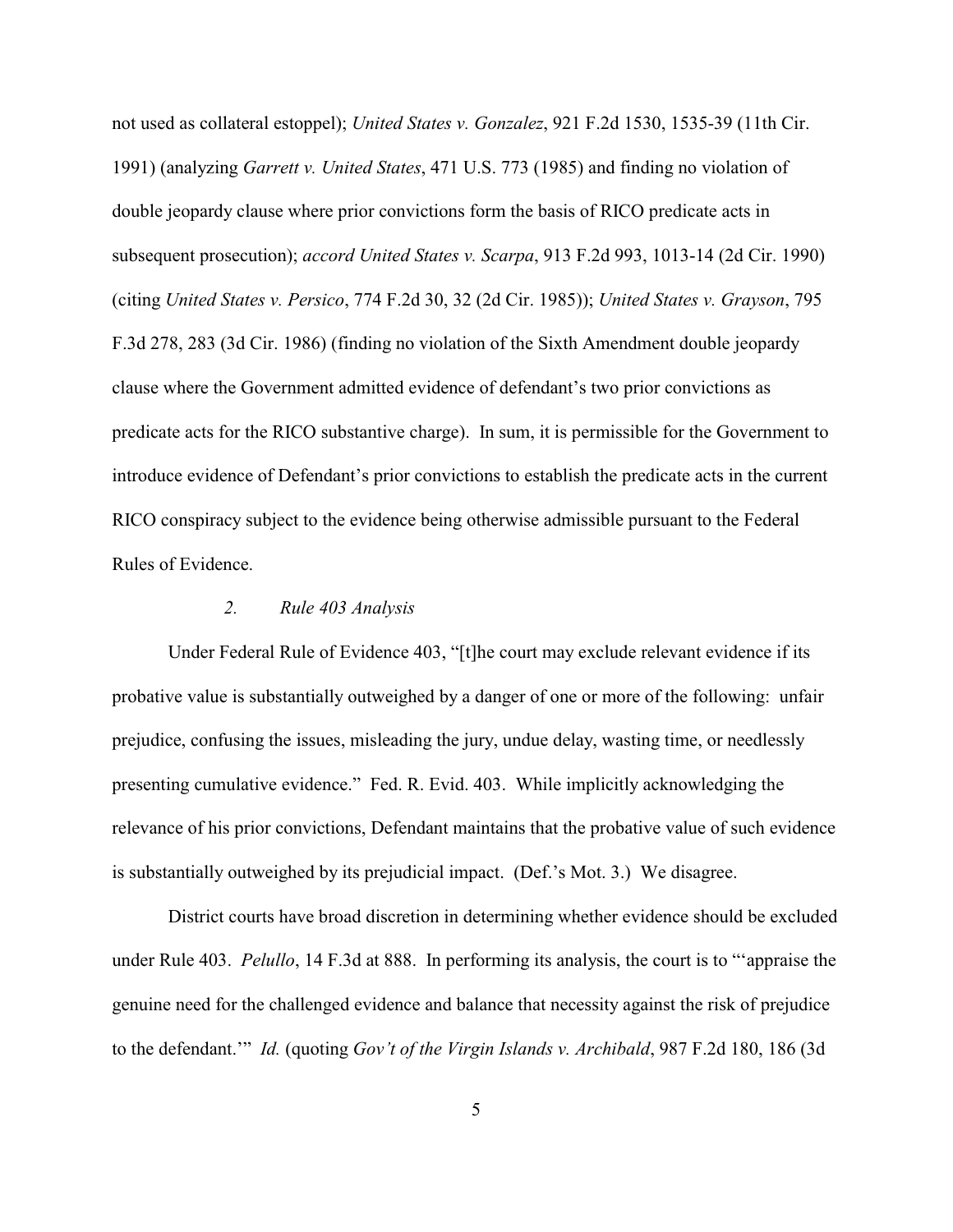Cir. 1993)). Notably, the prejudice the court is to measure must be "unfair prejudice . . . 'based on something other than [the evidence's] persuasive weight.'" *United States v. Bergrin*, 682 F.3d 261, 279 (3d Cir. 2012) (quoting *United States v. Cruz-Garcia*, 344 F.3d 951, 956 (9th Cir. 2003)).

With regard to the necessity for the evidence, the Government notes that the prior convictions "would not be the sole evidence of the underlying acts. Substantial additional evidence shall also be introduced, including the testimony of police and civilian witnesses, all of whom will all [sic] be available for cross-examination." (Gov't's Resp. 6.) Nevertheless, the Government intends to use Defendant's prior convictions as supplemental evidence of Defendant's involvement in the RICO conspiracy. This is permissible. Defendant's prior convictions for murder and conspiracy to manufacture and distribute cocaine are directly related to the Kaboni Savage Organization. Accordingly, the prior convictions are highly probative of the instant charges. Moreover, if there is any concern about prejudice to Defendant, the court may give an appropriate limiting instruction to the jury. *United States v. Langforddavis*, 454 F. App'x 34, 38 (3d Cir. 2011) (finding district court's limiting instruction regarding value of evidence of witness' prior conviction proper); *United States v. Lofton*, 393 F. App'x 872, 874 (3d Cir. 2010).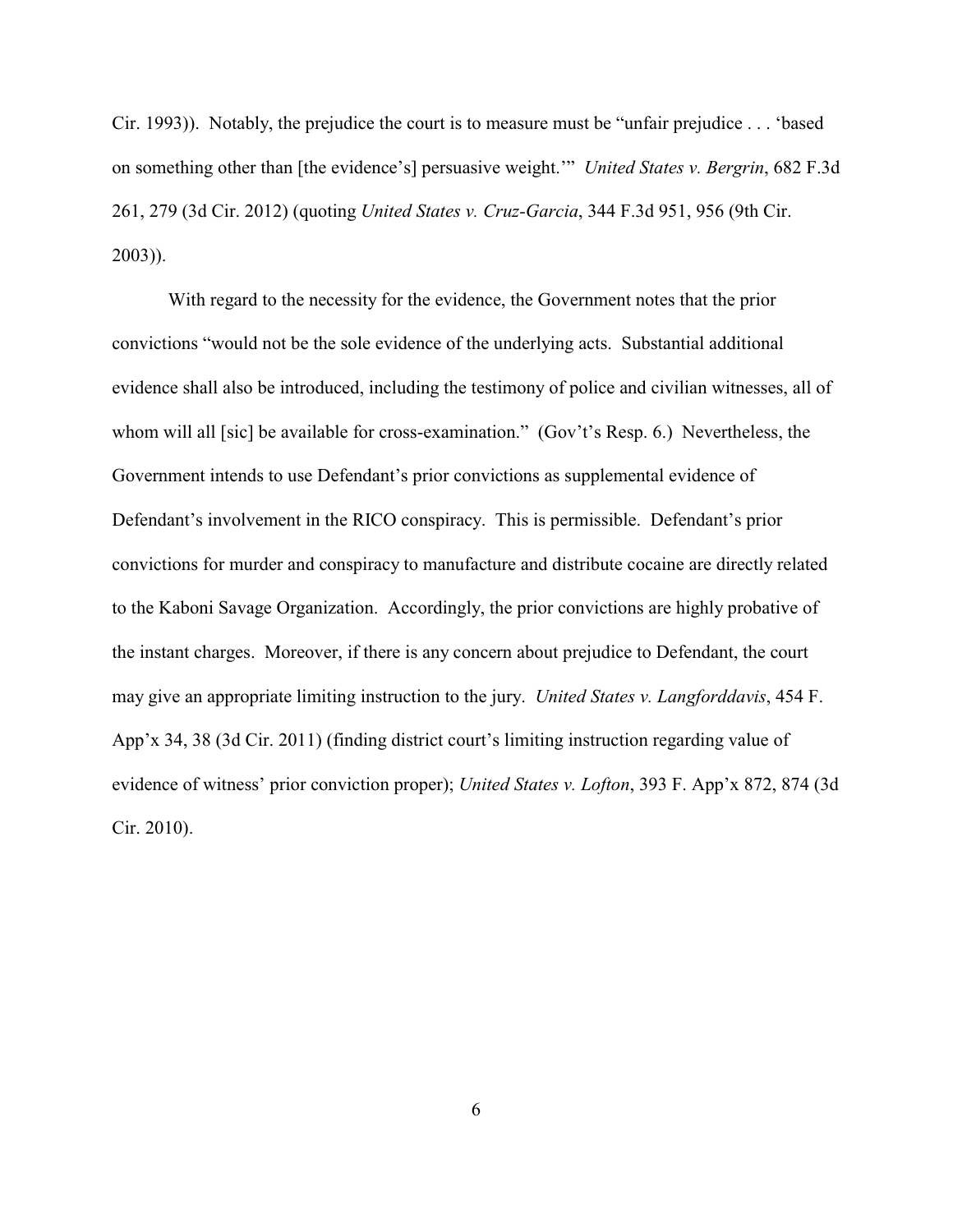# **III. CONCLUSION**

For the foregoing reasons, Defendant's Motion *in Limine* to Bar Admission of

Defendant's Prior Convictions During the Guilt Phase of Trial will be denied.

An appropriate Order will follow.

**BY THE COURT:**

 $\bigcirc \mathcal{A} \neq \bigcirc$ 

**\_\_\_\_\_\_\_\_\_\_\_\_\_\_\_\_\_\_\_\_\_\_\_\_\_\_\_ R. BARCLAY SURRICK, J.**